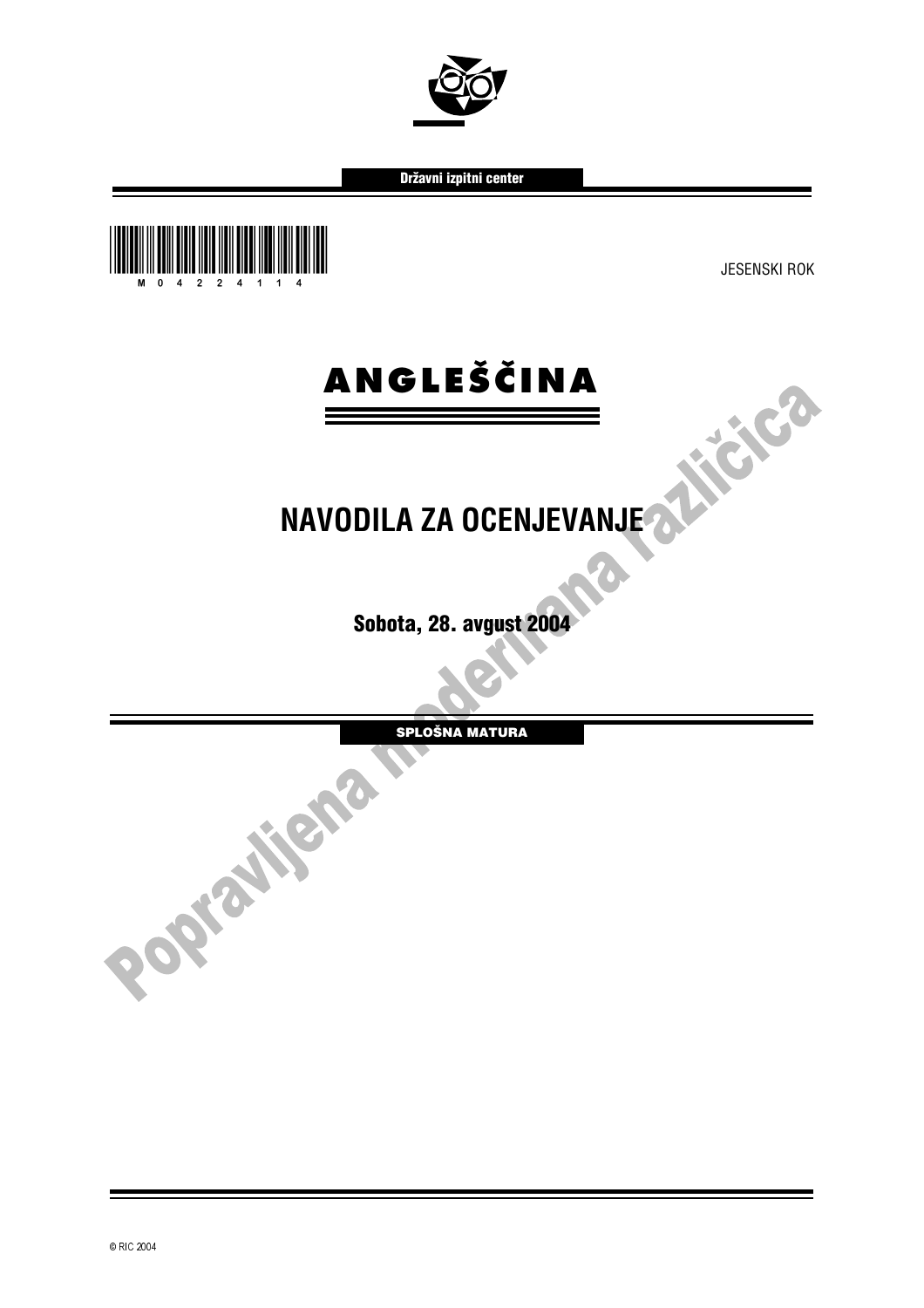# Izpitna pola 1<br>A: BRALNO RAZUMEVANJE  $\overline{a}$

A: BRALAND RAZUMEVANDE<br>A: Braciliai o decuari e a teătruisia zi esc Pravilni odgovori se točkujejo z eno točko.

| Pravilni odgovori se točkujejo z eno točko.                                                                                                                                                                                                          |                             |                                                  |
|------------------------------------------------------------------------------------------------------------------------------------------------------------------------------------------------------------------------------------------------------|-----------------------------|--------------------------------------------------|
| <b>OR/VR</b><br><b>TASK 1: SHORT ANSWERS</b>                                                                                                                                                                                                         |                             | <b>OR/VR</b><br>TASK 3: TRUE / FALSE / NOT GIVEN |
| Beijing rushes to "greenify" environment<br>1. Because of the 2008 Olympics / Green Olympics                                                                                                                                                         |                             | <b>Father Teds</b><br>1 <sub>1</sub>             |
| campaign<br>2 Mao's/Maoists'<br>3. In the Ming period                                                                                                                                                                                                |                             | 2 NG<br>3 F<br>4 <sub>1</sub>                    |
| 4. Drought AND pollution / Less rain(fall) AND pollution<br>5. Poorly maintained mains / Poor social consciousness<br>/ Water is cheap / Water-greedy appliances                                                                                     |                             | 5 <sub>T</sub><br>6 F<br>7 NG                    |
| NESPREJEMLJIVO: Flush toilets / Washing<br>machines<br>6. It could provoke unrest.                                                                                                                                                                   |                             | 8 T<br>9 NG                                      |
| 7. Disputes on water sharing<br>NESPREJEMLJIVO: povezave z war                                                                                                                                                                                       |                             | 10 T                                             |
| OR<br><b>TASK 2: MATCHING</b><br>The ascent of one woman                                                                                                                                                                                             | $\overline{\mathsf{VR}}$    | <b>TASK 2: GAPPED TEXT</b>                       |
| 1 G<br>2 E                                                                                                                                                                                                                                           | 1. B<br>2 F                 | Holly emperors! It's the birthplace of Europe    |
| 3H<br>4 B<br>5 F/E                                                                                                                                                                                                                                   | 3A<br>4 <sub>6</sub><br>5 E |                                                  |
| 6<br>G<br>7 <sub>c</sub>                                                                                                                                                                                                                             | 6. H<br>7 <sub>1</sub>      |                                                  |
| 8 E<br>9 A<br>10 <sub>1</sub><br>D                                                                                                                                                                                                                   | 8 J<br>9. D                 | C = odvečni stavek                               |
| Za slovnične napake in nepravilno napisane besede točk ne odštevamo.<br>$\bullet$<br>Napačno napisanih besed, ki se pomensko razlikujejo od pravilnih rešitev, ne upoštevamo.<br>$\bullet$                                                           |                             |                                                  |
| Zunanji ocenjevalci bodo po lastni presoji upoštevali tudi smiselno pravilne odgovore, ki niso<br>$\bullet$<br>navedeni v navodilih za ocenjevanje.<br>Dolžina odgovorov:<br>$\bullet$                                                               |                             |                                                  |
| a) Če kandidat odgovori s celim stavkom, upoštevamo, če je odgovor pravilen.<br>b) Če kandidat odgovori v stavkih, ki jih prepiše iz besedila in slučajno vsebujejo tudi odgovor na<br>zastavljeno vprašanje, odgovora ne upoštevamo kot pravilnega. |                             |                                                  |
| SEŠTEVEK TOČK POLE 1A - OR: 7 + 10 + 10. Največje možno število točk: 27.<br>SEŠTEVEK TOČK POLE 1A - VR: 7 + 9 + 10. Največje možno število točk: 26.                                                                                                |                             |                                                  |
|                                                                                                                                                                                                                                                      |                             |                                                  |
|                                                                                                                                                                                                                                                      |                             |                                                  |
|                                                                                                                                                                                                                                                      |                             |                                                  |
|                                                                                                                                                                                                                                                      |                             |                                                  |
|                                                                                                                                                                                                                                                      |                             |                                                  |
|                                                                                                                                                                                                                                                      |                             |                                                  |
|                                                                                                                                                                                                                                                      |                             |                                                  |
|                                                                                                                                                                                                                                                      |                             |                                                  |
|                                                                                                                                                                                                                                                      |                             |                                                  |
|                                                                                                                                                                                                                                                      |                             |                                                  |
|                                                                                                                                                                                                                                                      |                             |                                                  |
|                                                                                                                                                                                                                                                      |                             |                                                  |
|                                                                                                                                                                                                                                                      |                             |                                                  |
|                                                                                                                                                                                                                                                      |                             |                                                  |
|                                                                                                                                                                                                                                                      |                             |                                                  |
|                                                                                                                                                                                                                                                      |                             |                                                  |
|                                                                                                                                                                                                                                                      |                             |                                                  |
|                                                                                                                                                                                                                                                      |                             |                                                  |
|                                                                                                                                                                                                                                                      |                             |                                                  |
|                                                                                                                                                                                                                                                      |                             |                                                  |
|                                                                                                                                                                                                                                                      |                             |                                                  |
|                                                                                                                                                                                                                                                      |                             |                                                  |
|                                                                                                                                                                                                                                                      |                             |                                                  |
|                                                                                                                                                                                                                                                      |                             |                                                  |
|                                                                                                                                                                                                                                                      |                             |                                                  |
|                                                                                                                                                                                                                                                      |                             |                                                  |
|                                                                                                                                                                                                                                                      |                             |                                                  |
|                                                                                                                                                                                                                                                      |                             |                                                  |
|                                                                                                                                                                                                                                                      |                             |                                                  |
|                                                                                                                                                                                                                                                      |                             |                                                  |
|                                                                                                                                                                                                                                                      |                             |                                                  |
|                                                                                                                                                                                                                                                      |                             |                                                  |
|                                                                                                                                                                                                                                                      |                             |                                                  |
|                                                                                                                                                                                                                                                      |                             |                                                  |
|                                                                                                                                                                                                                                                      |                             |                                                  |
|                                                                                                                                                                                                                                                      |                             |                                                  |
|                                                                                                                                                                                                                                                      |                             |                                                  |
|                                                                                                                                                                                                                                                      |                             |                                                  |
|                                                                                                                                                                                                                                                      |                             |                                                  |
|                                                                                                                                                                                                                                                      |                             |                                                  |
|                                                                                                                                                                                                                                                      |                             |                                                  |
|                                                                                                                                                                                                                                                      |                             |                                                  |
|                                                                                                                                                                                                                                                      |                             |                                                  |
|                                                                                                                                                                                                                                                      |                             |                                                  |
|                                                                                                                                                                                                                                                      |                             |                                                  |
|                                                                                                                                                                                                                                                      |                             |                                                  |
|                                                                                                                                                                                                                                                      |                             |                                                  |
|                                                                                                                                                                                                                                                      |                             |                                                  |
|                                                                                                                                                                                                                                                      |                             |                                                  |
|                                                                                                                                                                                                                                                      |                             |                                                  |
|                                                                                                                                                                                                                                                      |                             |                                                  |
|                                                                                                                                                                                                                                                      |                             |                                                  |

C = odvečni stavek<br>de točk ne odštevam<br>:**ujejo** od pravilnih re<br>ali tudi smiselno pra<br>evamo, če je odgovc<br>iz besedila in slučajı<br>mo kot pravilnega.<br>ečje možno število toč<br>čje možno število toč -Napačno napisanih besed, ki se **pomensko razlikujejo** od pravilnih rešitev, ne upoštevamo.<br>Zunanji ocenjevalci bodo po lastni presoji upoštevali tudi smiselno pravilne odgovore, ki niso<br>navedeni v navodilih za ocenjevanje. Zunanji ocenjevalci bodo po lastni presoji upoštevali tudi smiselno pravilne odgovore, ki niso navedeni v navodilih za ocenjevanje.

- Dolžina odgovorov:
	- a) Če kandidat odgovori s celim stavkom, upoštevamo, če je odgovor pravilen.
	- b) Če kandidat odgovori v stavkih, ki jih prepiše iz besedila in slučajno vsebujejo tudi odgovor na zastavljeno vprašanje, odgovora ne upoštevamo kot pravilnega.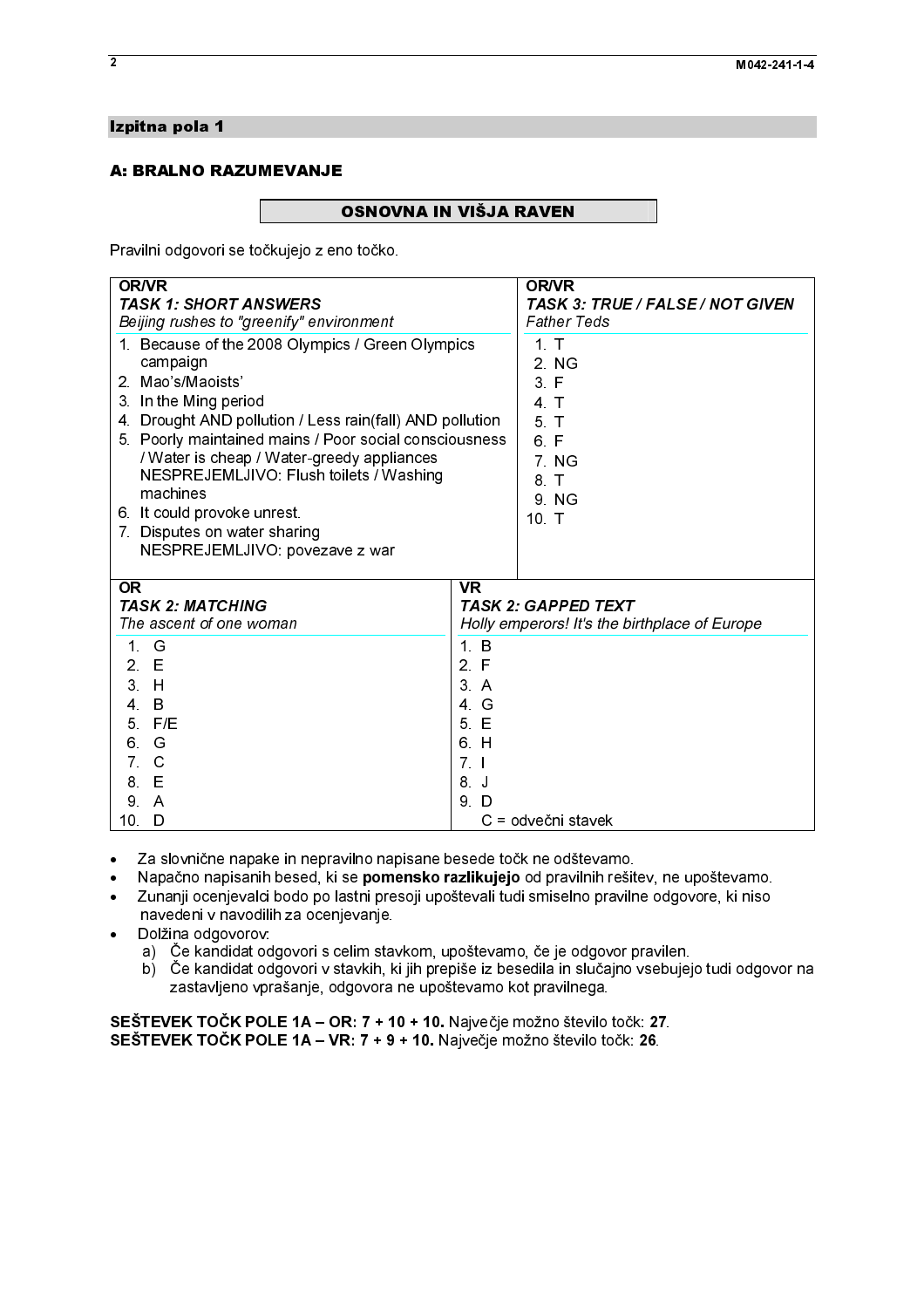# **Example 2** OSNOV

 $\frac{1}{2}$ **OSNOVNA IN VIŠJA RAVEN**<br>V tem delu izpitne pole ocenjujemo predvsem poznavanje in rabo jezika, zato ne upoštevamo<br>napačno napisanih besed niti slovnično oporečnih rešitev.<br>Vsi pravilni odgovori se točkujejo z eno točko. S

| .<br>napačno napisanih besed niti slovnično oporečnih rešitev.<br>Vsi pravilni odgovori se točkujejo z eno točko. Skrajšane glagolske oblike upoštevamo kot pravilne<br>odgovore. |                                                                                  | $\mathcal{L}$                                                       |
|-----------------------------------------------------------------------------------------------------------------------------------------------------------------------------------|----------------------------------------------------------------------------------|---------------------------------------------------------------------|
| <b>OR</b><br>TASK 1: GAP FILL<br>How to be an ecotourist                                                                                                                          | <b>OR/VR</b><br><b>TASK 2: GAP FILL</b><br>The grass is greener                  |                                                                     |
| $1$ to<br>2 If/When                                                                                                                                                               | 1. serves<br>2. leading                                                          |                                                                     |
| 3. them<br>$4$ as<br>5 but                                                                                                                                                        | 3 made<br>4 to be<br>5 keep                                                      |                                                                     |
| 6 which<br>7 are<br>8 for                                                                                                                                                         | 6 has filled / fills<br>7. has lived / has been living<br>8 applied              |                                                                     |
| 9 been<br>10 than<br>11 of/in/from                                                                                                                                                | 9 had already decided<br>10. has been fitted / is fitted<br>11. (has been) taken |                                                                     |
| 12 since<br>13 or/and<br>14 from/of                                                                                                                                               | 12 hung/hanging<br>13 Going<br>14 live / are living                              |                                                                     |
| 15. on<br><b>VR</b>                                                                                                                                                               | 15 was presented                                                                 | <b>OR/VR</b>                                                        |
| <b>TASK 1: GAP FILL</b><br>Beauty is skin deep - and also fur free<br>1 protect/shield<br>14 words                                                                                |                                                                                  | <b>TASK 3: WORD FORMATION</b><br>It's good to talk - but<br>1. poor |
| 2 then<br>15 that<br>3. In<br>16 had<br>17 who/that<br>4 but                                                                                                                      |                                                                                  | 2 commitment<br>3 frustrating<br>4 response                         |
| 5 of/from<br>18 each<br>6. looking/searching<br>19. save<br>7 with<br>20 on/for                                                                                                   |                                                                                  | 5 confirmation<br>6. equipment<br>7. Eventually                     |
| 21. because/as/since/for<br>8. fact/reality/essence<br>22 their/the<br>9 ours<br>10 past<br>23 less                                                                               |                                                                                  | 8. knowledge/knowing<br>9. urgent<br>10. appointed/appointment      |
| 11 down/out/away<br>24 have/possess<br>12 and<br>25 at<br>13 mean                                                                                                                 |                                                                                  |                                                                     |
| SEŠTEVEK TOČK POLE 1B – OR: 15 + 15 + 10. Največje možno število točk: 40.<br>SEŠTEVEK TOČK POLE 1B – VR: 25 + 15 + 10. Največje možno število točk: 50.                          |                                                                                  |                                                                     |
|                                                                                                                                                                                   |                                                                                  |                                                                     |
|                                                                                                                                                                                   |                                                                                  |                                                                     |
|                                                                                                                                                                                   |                                                                                  |                                                                     |
|                                                                                                                                                                                   |                                                                                  |                                                                     |
|                                                                                                                                                                                   |                                                                                  |                                                                     |
|                                                                                                                                                                                   |                                                                                  |                                                                     |
|                                                                                                                                                                                   |                                                                                  |                                                                     |
|                                                                                                                                                                                   |                                                                                  |                                                                     |
|                                                                                                                                                                                   |                                                                                  |                                                                     |
|                                                                                                                                                                                   |                                                                                  |                                                                     |
|                                                                                                                                                                                   |                                                                                  |                                                                     |
|                                                                                                                                                                                   |                                                                                  |                                                                     |
|                                                                                                                                                                                   |                                                                                  |                                                                     |
|                                                                                                                                                                                   |                                                                                  |                                                                     |
|                                                                                                                                                                                   |                                                                                  |                                                                     |
|                                                                                                                                                                                   |                                                                                  |                                                                     |
|                                                                                                                                                                                   |                                                                                  |                                                                     |
|                                                                                                                                                                                   |                                                                                  |                                                                     |
|                                                                                                                                                                                   |                                                                                  |                                                                     |
|                                                                                                                                                                                   |                                                                                  |                                                                     |
|                                                                                                                                                                                   |                                                                                  |                                                                     |
|                                                                                                                                                                                   |                                                                                  |                                                                     |
|                                                                                                                                                                                   |                                                                                  |                                                                     |
|                                                                                                                                                                                   |                                                                                  |                                                                     |
|                                                                                                                                                                                   |                                                                                  |                                                                     |
|                                                                                                                                                                                   |                                                                                  |                                                                     |
|                                                                                                                                                                                   |                                                                                  |                                                                     |
|                                                                                                                                                                                   |                                                                                  |                                                                     |
|                                                                                                                                                                                   |                                                                                  |                                                                     |
|                                                                                                                                                                                   |                                                                                  |                                                                     |
|                                                                                                                                                                                   |                                                                                  |                                                                     |
|                                                                                                                                                                                   |                                                                                  |                                                                     |
|                                                                                                                                                                                   |                                                                                  |                                                                     |
|                                                                                                                                                                                   |                                                                                  |                                                                     |
|                                                                                                                                                                                   |                                                                                  |                                                                     |
|                                                                                                                                                                                   |                                                                                  |                                                                     |
|                                                                                                                                                                                   |                                                                                  |                                                                     |
|                                                                                                                                                                                   |                                                                                  |                                                                     |
|                                                                                                                                                                                   |                                                                                  |                                                                     |
|                                                                                                                                                                                   |                                                                                  |                                                                     |
|                                                                                                                                                                                   |                                                                                  |                                                                     |
|                                                                                                                                                                                   |                                                                                  |                                                                     |
|                                                                                                                                                                                   |                                                                                  |                                                                     |
|                                                                                                                                                                                   |                                                                                  |                                                                     |
|                                                                                                                                                                                   |                                                                                  |                                                                     |
|                                                                                                                                                                                   |                                                                                  |                                                                     |
|                                                                                                                                                                                   |                                                                                  |                                                                     |
|                                                                                                                                                                                   |                                                                                  |                                                                     |
|                                                                                                                                                                                   |                                                                                  |                                                                     |
|                                                                                                                                                                                   |                                                                                  |                                                                     |
|                                                                                                                                                                                   |                                                                                  |                                                                     |
|                                                                                                                                                                                   |                                                                                  |                                                                     |
|                                                                                                                                                                                   |                                                                                  |                                                                     |
|                                                                                                                                                                                   |                                                                                  |                                                                     |
|                                                                                                                                                                                   |                                                                                  |                                                                     |
|                                                                                                                                                                                   |                                                                                  |                                                                     |
|                                                                                                                                                                                   |                                                                                  |                                                                     |
|                                                                                                                                                                                   |                                                                                  |                                                                     |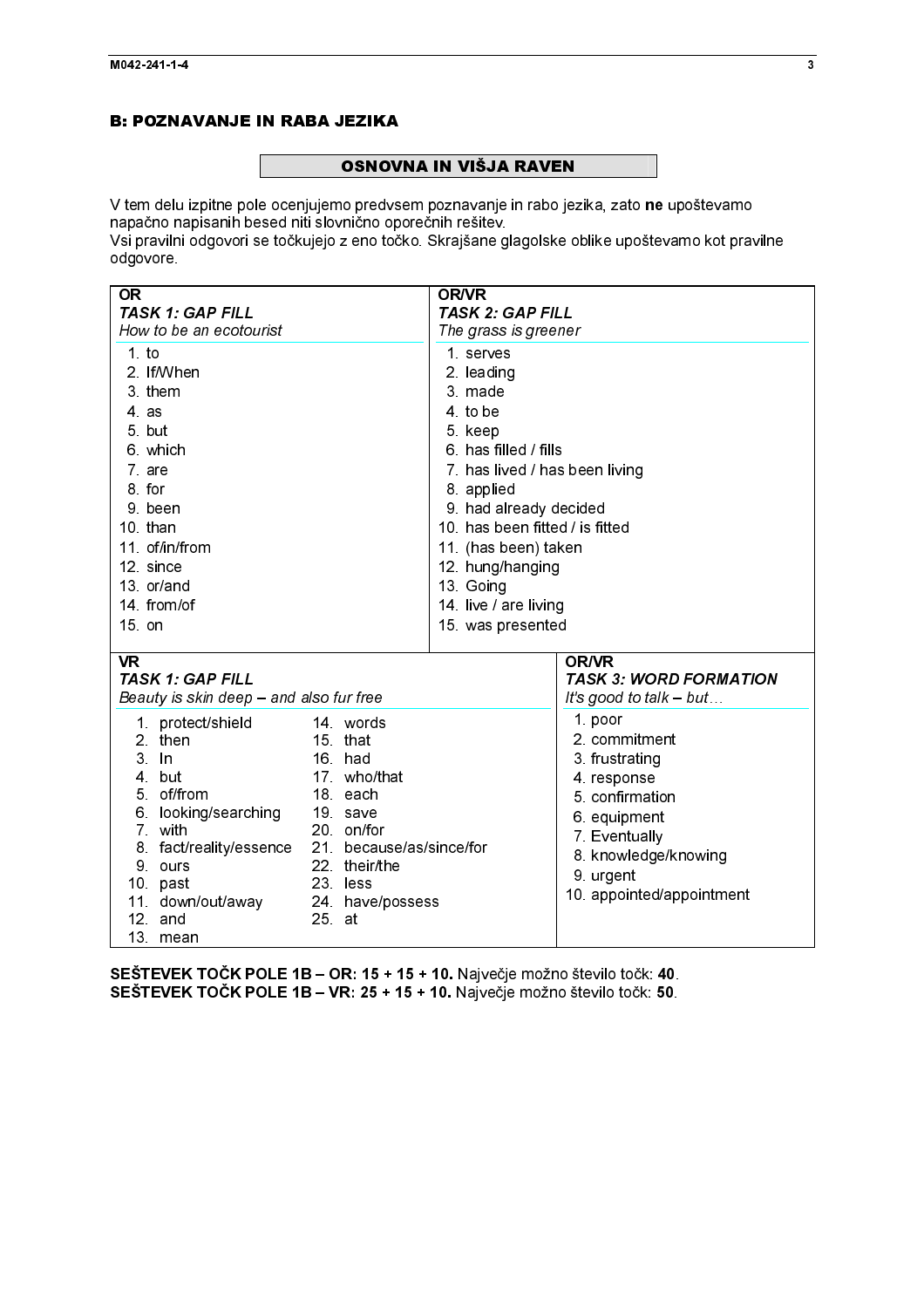# Izpitna pola 2<br>SLUŠNO RAZUMEVANJE SLUŠNO RAZUMEVANJE<br>SLUŠNO RAZUMEVANJE

 $\overline{F}$ Pravilni odgovori se točkujejo z eno točko.

| Del A          | Del B                                          |
|----------------|------------------------------------------------|
| Titian         | Candles have become a hit                      |
| 1. F           | 1 Fierce competition                           |
| 2 <sub>T</sub> | 2 An Italian firm                              |
| 3 T            | 3 It was a mistake                             |
| 4 F            | 4 At car boot sales / village outlets          |
| 5 T            | 5. To display their wares/goods (to retailers) |
| 6. F           | 6 A hit / lifestyle                            |
|                | 7. In case of power cuts / Christmas           |

Za slovnične napake in napačno napisane besede točk ne odštevamo.

- · Napačno napisanih besed, ki se **pomensko razlikujejo** od pravilnih rešitev, ne upoštevamo.
- $\ddot{\bullet}$ - Napačno napisanih besed, ki se **pomensko razlikujejo** od pravilnih rešitev, ne upoštevamo.<br>- Zunanji ocenjevalci bodo po lastni presoji upoštevali tudi smiselno pravilne odgovore, ki niso<br>- navedeni v navodilih za ocenje Zunanji ocenjevalci bodo po lastni presoji upoštevali tudi smiselno pravilne odgovore, ki niso navedeni v navodilih za ocenjevanje.

SEŠTEVEK TOČK POLE 2: 7 + 7. Največje možno število točk: 14.<br>DEL A

## $\ddot{\phantom{0}}$  Transkripcija<br>Transkripcija<br>**Del Anglicija Strandard Anglicija (d. 1988)** Transkripcija

=======<br>an name<br>s one of th<br>וע of Titiar But first Titian, or Tiziano Vecellio, to give him original Italian name. He was genius of light and colour, he helped create the high Italian Renaissance style and, to put it bluntly, he was one of the most gifted painters the world's ever seen. THE PAINTER: I was very drawn to the tenderness in many of Titian's works, in particular The Three Ages of Man, and this for me is a painting which is a reflection on life, you know, the rites of passage.

THE INTERVIEWER: As you say, a very a tender image: three Nymphs, babies to one side of the canvas and on the other apparently a loving couple, man and a woman gazing each other, and in the background the old man, slightly resembling the portraits of Titian himself and in some of his self-portraits.

THE PAINTER: Yeah, I mean absolutely and if you think about the way in which Titian has portrayed the two lovers, I suppose, they are very clearly, they seem to be suggesting that they are lovers, and the way in which there are two recorders or pipes and these are fairly erotically kind of positioned within the context of the painting. There's something very vulnerable about the way in which, I think, the man in this part of the painting, is portrayed and that somehow is mirrored or echoed, I think, in the portrayal of the elderly character in the rear right hand side of the painting.

THE INTERVIEWER: They are quite dark colours as well, aren't there? We've got a kind of muted dark blue sky, it's almost twilight.

THE PAINTER: Yes, yes, it's very suggestive, of a sort of calmness, serenity. There is a suggestion of the end of the day, the end of time, and of course, this is echoed by this sort of cathedral-looking structure or the church-like structure in the edge of horizon and the elderly man holding the two skulls, looking at them really, reflecting, in my view, on his life.

THE INTERVIEWER: Tell me about your own relationship with art of this kind, classic Renaissance art, I mean, as a modern artist, and then you work and paint in oils, don't you?

THE PAINTER: Well, I work with portraiture, I work across different kinds of media, from pastel to acrylics to oils and more recently I've worked in video, I have a video installation, that's currently at the Tate Modern, and I suppose that for me what I find very inspiring as an artist in Titian's work and perhaps some of the work of some of his contemporaries, is in fact the drama, the kind of the use of colour, the use of composition, the way in which, I suppose, he tells a story, because I think ultimately most artists are involved and engaged in telling stories or narratives of one kind or another, so, you know, without doubt, I'm sure that most artist will be very inspired by that.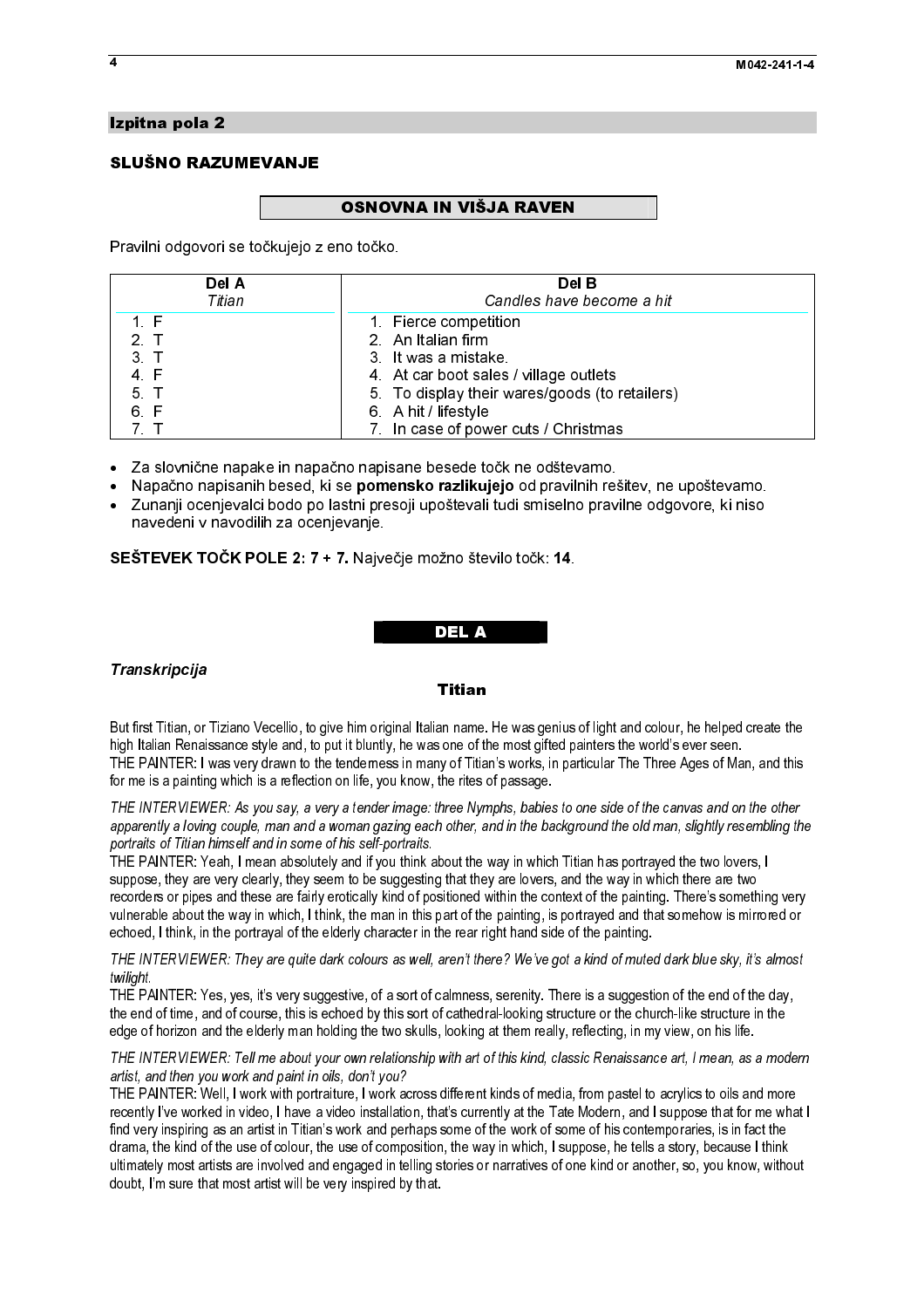## DEL BERTHE DEL BERTHE DEL BERTHE DEL BERTHE DEL BERTHE DEL BERTHE DEL BERTHE DEL BERTHE DEL BERTHE DEL BERTHE

#### Transkripcija

#### **Candles have become a hit**

Candles were once kept at the back of the kitchen drawer, often in case of a power cut but we now spend a 150 million pounds a year on them, from the hefty trunks of church candles to the delicate lavender or vanilla scented floating variety. Ironically, Wax Lyrical the candle-maker shop chain was a victim of our passion for candles. It couldn't survive in the face of new and fierce competition from department stores and supermarkets. And Price's, the company which once supplied candles, candles for Florence Nightingale and her famous lamp and Captain Scott's trip to the Antarctic, only avoided financial collapse by selling up to an Italian firm. So in an age of neon and everlasting light bulbs, why are we turning increasingly to old fashioned candles? Adam Curtly reports.

WENDY HARRIS: You've got on the table there a selection of different church candles and scented candles. The purple one was a spice one from Christmas, the darker one was a mistake, I just love the look of it, but of course the candle light doesn't come through it, so I've learned something through that. I have...

ADAM CURTLY: Wendy Harris lives in an idyllic old pinned cottage in Alstead near Winchester. Like a growing number of people in the UK, candles are a part of her weekly shopping list. She has dozens of them in every room in her house, from the mantelpiece to the bath and they are an essential part of her life.

WENDY HARRIS: I couldn't live without them, they set the scene, they're magical, sensual, and there's the fire going on in the living room that you're in and all the candles on, and it's just magic.

ADAM CURTLY: Where do you get them from?

WENDY HARRIS: I go to car-boot sales and I pick up the odd ones for twenty p, I go to the village outlets. You can get eighteen long taper candles for about 2.50.

ADAM CURTLY: How do you put them all out? WENDY HARRIS: We tend to phooph them out. It's very calming somehow, when you had everybody's gotta go phooph.

ADAM CURTLY: Wendy Harris may buy hers from car-boot sales but in recent years the candle displays in department stores and supermarkets have flourished. Simon Hawkins is from the nearby Debenham store in Southampton. Keeping the shelves of the lights at Debenham's fully stocked are a wide range of manufacturers based both in the UK and abroad. Each year they all gather at the NEC in Birmingham to display their wares to the retailers. Mike Buttery is from Balsine, Europe's largest manufacturer. He's in no doubt as to why the humble candle, is now such a hit.

MIKE BUTTERY: I always pray to Carole Smiley every evening, I think it is a lifestyle and I think people have cut into that and when you see the lifestyle programmes on television at the end of it there's candles and so god bless you Carole Smiley.

ADAM CURTLY: So previous generations really missed out, did they?

MIKE BUTTERY: They did, very much so. They kept household candles under the kitchen sink in case of power cuts and they had a red one and green one for Christmas. They were never lit and they were just brought out year after year. People light them now and that is fuelling the growth.

ADAM CURTLY: How can European and UK manufacturers compete in an ever globalised market with China and the Far East, certainly on price?

MIKE BUTTERY: We make 1.2 billion T-lights a year and that is billion, so we can compete on price with the Far East. You mass produce to bring those costs down.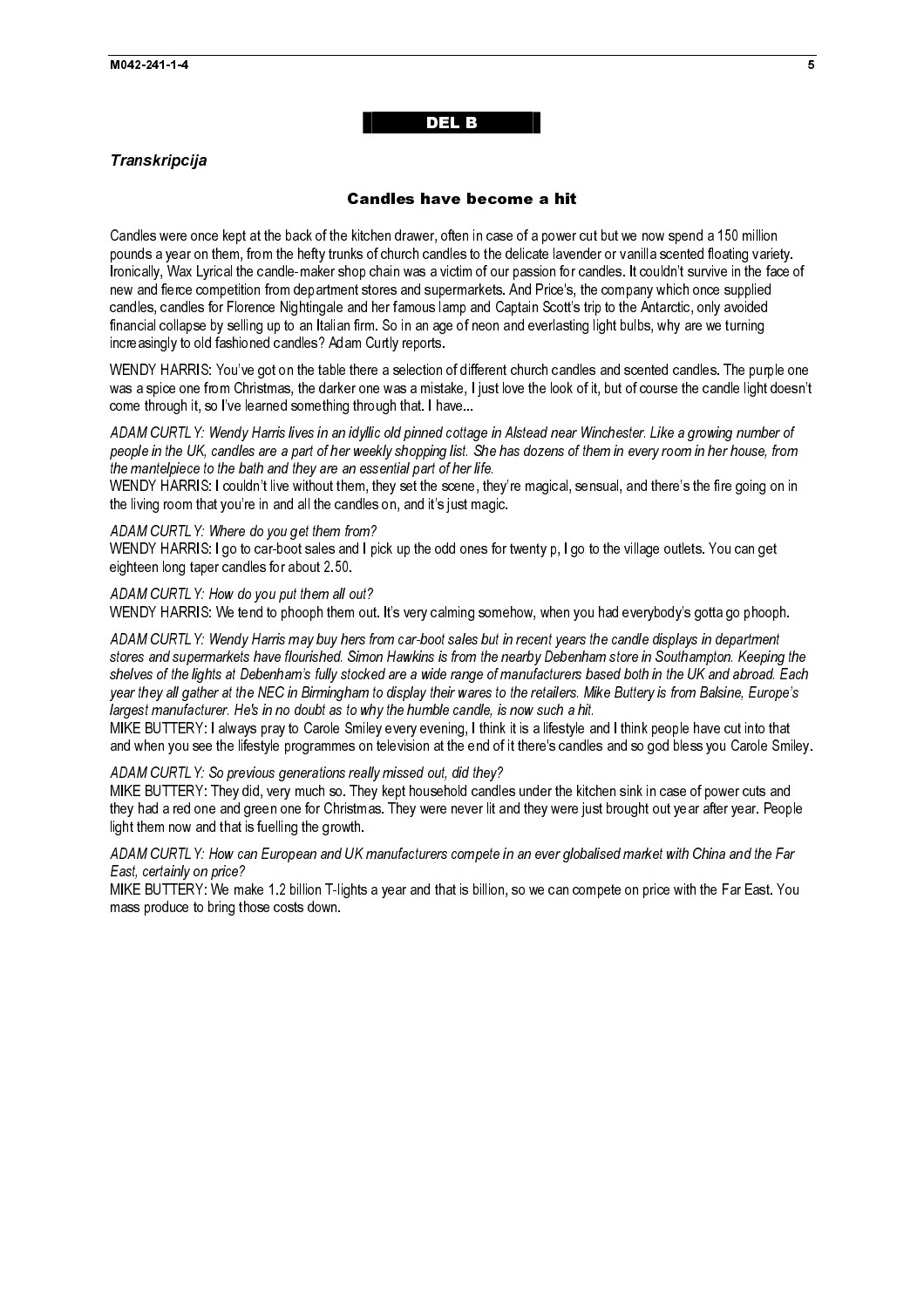## Izpitna pola 3

### $\overline{a}$ PISMO

## **VSEBINA**

Sporočilna<br>Kandidat n<br>• po<br>• raz<br>Če kandida Sporočilna funkcija tega pisma je povabilo in predstavitev programa počitnic. Sanddat mora:<br>
• povabili vrstrike in predstaviti program tar<br>
• razložiti razloge za vsebino programa.<br>
Ce kandidat odgovori le na eno lztočnico, vsebini ne prisodimo več kot 3 točk Kandidat mora:

- 
- 

• povabiti<br>• razložiti<br>Če kandidat odg razložiti razloge za vsebino programa.<br>Iidat odgovori le na eno iztočnico, vsebini n razložiti razložiti razložiti razložiti razložiti razložiti razložiti razložiti razložiti razložiti razložiti r<br>Idat odgovori le na eno iztočnico, vseb Če kandidat odgovori le na eno iztočnico, vsebini ne prisodimo več kot 3 točke.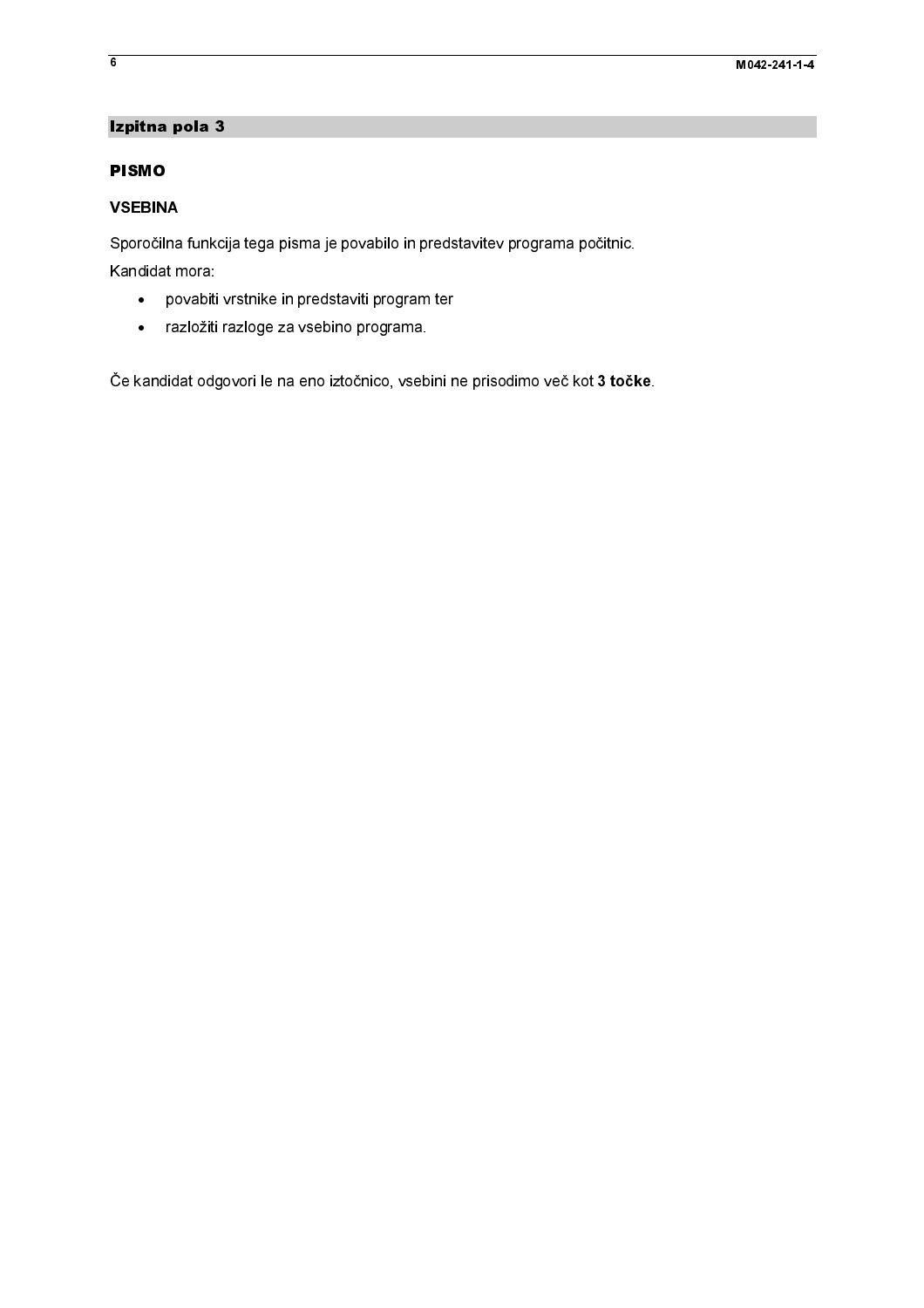| 5.<br>4<br>3<br>$\mathbf{2}$<br>1<br>3<br>2<br>1<br>0<br>5<br>4<br>3<br>1<br>5<br>4<br>2<br>1 | <b>Vsebina</b><br>Kandidat popolnoma razvije iztočnice /<br>vsebina popolnoma ustreza.<br>Kandidat dokaj dobro razvije iztočnice /<br>vsebina v veliki meri ustreza nalogi.<br>Kandidat premalo razvije dane iztočnice<br>in/ali splošen vtis vsebinske ustreznosti.<br>Kandidat ne razvije iztočnic in naloga je<br>nepopolna in/ali vsebina ima nekaj<br>neprimernih informacij.<br>Vsebina v glavnem ne ustreza nalogi.<br><b>Oblika</b><br>Oblika primerna<br>Oblika ima eno do dve pomanjkljivosti.<br>Oblika neprimerna<br>Naloga nima zahtevane funkcionalne<br>oblike (npr. pisma).<br>Register<br>(= stopnja formalnosti + izbira besedila)<br>Register je povsem primeren.<br>Register je na splošno primeren, z enim<br>do dvema spodrsljajema.<br>Splošen vtis primernosti registra /<br>spodrsljaji ne motijo bralca in/ali večina<br>besedila je iz danih iztočnic.<br>2 Slabo poznavanje registra<br>Register je neprimeren.<br>Jezikovna pravilnost<br>Jezikovnih napak skoraj ni.<br>Malo jezikovnih napak<br>3 Nekaj jezikovnih napak.<br>Mnogo jezikovnih napak<br>Jezikovno napačna je večina povedi. | 1. Če ima pismo manj kot 80 besed, mu za vsebino ne<br>prisodimo več kot 3 točke. Če je pismo daljše od 120<br>besed in popolnoma ustrezno, ga ocenimo po merilih<br>za ocenjevanje.<br>2. Če je kandidat predložil pisni izdelek, ki ne sledi<br>navodilom, vsebina pa je neustrezna, mu točke<br>podelimo le v kategoriji oblika (3, 2 ali 1 točka),<br>v ostalih kategorijah pa mu ne prisodimo nobene točke<br>$(0 to \check{c}k).$<br>3. Če kandidat ne razvije iztočnic, pač pa v svojem<br>pismu zgolj dobesedno ponavlja besedilo iz iztočnic in<br>navodil, za vsebino dobi največ 3 točke.<br>1. Če pismo vsebuje in ima pravilno postavljene vse<br>potrebne elemente oblike: oba naslova, brez imena in<br>priimka nad naslovom pošiljatelja, datum, nagovor in<br>pozdrav ter čitljivo napisano ime pošiljatelja na koncu<br>pisma, mu dodelimo 3 točke.<br>2. Če manjkata, sta nepopolni ali napačno postavljeni<br>ena ali dve sestavini oblike pisma, kandidat ne more<br>dobiti več kot 2 točki.<br>3. Če manjkajo trije elementi, dobi 1 točko.<br>4. Če manjkajo več kot trije elementi, mu dodelimo 0<br>točk<br>1. Ker gre za uradno oziroma za poluradno pismo, se<br>mora to pričeti z Dear Mr/Mrs/Ms/Miss XY in zaključiti<br>z Yours sincerely ali Yours faithfully ali Yours truly<br>2. Sprejmemo tudi, če je pismo zaključeno z With kind<br>regards ali Best wishes<br>3. Klicaj za Dear XY se kaznuje z odvzemom 1 točke.<br>Dvopičje sodi v ameriško angleščino in je dovoljeno.<br>4. Če sta v izdelku več kot dve okrajšani glagolski obliki,<br>odštejemo 1 točko.<br>5. Če ima pismo manj kot 80 besed, v tej kategoriji ne<br>dodelimo več kot 3 točke.<br>6 Če kandidat ne razvije iztočnic, pač pa v svojem<br>pismu zgolj dobesedno ponavlja besedilo iz iztočnic in<br>navodil, za register dobi največ 3 točke.<br>7. Če se kandidat podpiše zgolj z lastnim imenom, ne pa<br>s priimkom, se napaka kaznuje pri kategoriji register.<br>Podobno je kandidat kaznovan, če namesto podpisa<br>ponudi čačko.<br>8. Če kandidat za vsebino dobi 1 točko, pri kategoriji<br>register ne more dobiti več kot 3 točke.<br>1. Napak, za katere smo točke odšteli že pri ostalih<br>kategorijah, ne smemo ponovno šteti za napake v tej<br>kategoriji.<br>2. Če se ista napaka ponavlja ves čas, jo štejemo kot<br>eno samo napako.<br>3. Če je pismo krajše od 80 besed, v tej kategoriji ne<br>dodelimo več kot 3 točke<br>4 Če kandidat ne razvije iztočnic, pač pa v svojem<br>pismu zgolj dobesedno ponavlja besedilo iz iztočnic in<br>navodil, za jezikovno pravilnost dobi največ 3 točke.<br>5. Če kandidat za vsebino dobi 1 točko, pri kategoriji<br>jezikovna pravilnost ne more dobiti več kot 3 točke.<br>Pri izdelku ne smemo iskati samo napak; presoditi<br>moramo, ali raba zapletenejših struktur morda ne odtehta<br>posameznih napak iz površnosti ali celo očitnih lapsusov.<br>Pri točkovanju v tej kategoriji usklajeno merimo dobre in<br>slabe strani izdelka. |
|-----------------------------------------------------------------------------------------------|---------------------------------------------------------------------------------------------------------------------------------------------------------------------------------------------------------------------------------------------------------------------------------------------------------------------------------------------------------------------------------------------------------------------------------------------------------------------------------------------------------------------------------------------------------------------------------------------------------------------------------------------------------------------------------------------------------------------------------------------------------------------------------------------------------------------------------------------------------------------------------------------------------------------------------------------------------------------------------------------------------------------------------------------------------------------------------------------------------------------------|--------------------------------------------------------------------------------------------------------------------------------------------------------------------------------------------------------------------------------------------------------------------------------------------------------------------------------------------------------------------------------------------------------------------------------------------------------------------------------------------------------------------------------------------------------------------------------------------------------------------------------------------------------------------------------------------------------------------------------------------------------------------------------------------------------------------------------------------------------------------------------------------------------------------------------------------------------------------------------------------------------------------------------------------------------------------------------------------------------------------------------------------------------------------------------------------------------------------------------------------------------------------------------------------------------------------------------------------------------------------------------------------------------------------------------------------------------------------------------------------------------------------------------------------------------------------------------------------------------------------------------------------------------------------------------------------------------------------------------------------------------------------------------------------------------------------------------------------------------------------------------------------------------------------------------------------------------------------------------------------------------------------------------------------------------------------------------------------------------------------------------------------------------------------------------------------------------------------------------------------------------------------------------------------------------------------------------------------------------------------------------------------------------------------------------------------------------------------------------------------------------------------------------------------------------------------------------------------------------------------------------------------------------------------------------------------------------------------------------------------------------------------------------------------------------------------------------------------------------------------------------------------------------------------------------------------------------------------------------------------------------------------------|
|                                                                                               |                                                                                                                                                                                                                                                                                                                                                                                                                                                                                                                                                                                                                                                                                                                                                                                                                                                                                                                                                                                                                                                                                                                           |                                                                                                                                                                                                                                                                                                                                                                                                                                                                                                                                                                                                                                                                                                                                                                                                                                                                                                                                                                                                                                                                                                                                                                                                                                                                                                                                                                                                                                                                                                                                                                                                                                                                                                                                                                                                                                                                                                                                                                                                                                                                                                                                                                                                                                                                                                                                                                                                                                                                                                                                                                                                                                                                                                                                                                                                                                                                                                                                                                                                                          |
|                                                                                               |                                                                                                                                                                                                                                                                                                                                                                                                                                                                                                                                                                                                                                                                                                                                                                                                                                                                                                                                                                                                                                                                                                                           |                                                                                                                                                                                                                                                                                                                                                                                                                                                                                                                                                                                                                                                                                                                                                                                                                                                                                                                                                                                                                                                                                                                                                                                                                                                                                                                                                                                                                                                                                                                                                                                                                                                                                                                                                                                                                                                                                                                                                                                                                                                                                                                                                                                                                                                                                                                                                                                                                                                                                                                                                                                                                                                                                                                                                                                                                                                                                                                                                                                                                          |
|                                                                                               |                                                                                                                                                                                                                                                                                                                                                                                                                                                                                                                                                                                                                                                                                                                                                                                                                                                                                                                                                                                                                                                                                                                           |                                                                                                                                                                                                                                                                                                                                                                                                                                                                                                                                                                                                                                                                                                                                                                                                                                                                                                                                                                                                                                                                                                                                                                                                                                                                                                                                                                                                                                                                                                                                                                                                                                                                                                                                                                                                                                                                                                                                                                                                                                                                                                                                                                                                                                                                                                                                                                                                                                                                                                                                                                                                                                                                                                                                                                                                                                                                                                                                                                                                                          |
|                                                                                               |                                                                                                                                                                                                                                                                                                                                                                                                                                                                                                                                                                                                                                                                                                                                                                                                                                                                                                                                                                                                                                                                                                                           |                                                                                                                                                                                                                                                                                                                                                                                                                                                                                                                                                                                                                                                                                                                                                                                                                                                                                                                                                                                                                                                                                                                                                                                                                                                                                                                                                                                                                                                                                                                                                                                                                                                                                                                                                                                                                                                                                                                                                                                                                                                                                                                                                                                                                                                                                                                                                                                                                                                                                                                                                                                                                                                                                                                                                                                                                                                                                                                                                                                                                          |
|                                                                                               |                                                                                                                                                                                                                                                                                                                                                                                                                                                                                                                                                                                                                                                                                                                                                                                                                                                                                                                                                                                                                                                                                                                           |                                                                                                                                                                                                                                                                                                                                                                                                                                                                                                                                                                                                                                                                                                                                                                                                                                                                                                                                                                                                                                                                                                                                                                                                                                                                                                                                                                                                                                                                                                                                                                                                                                                                                                                                                                                                                                                                                                                                                                                                                                                                                                                                                                                                                                                                                                                                                                                                                                                                                                                                                                                                                                                                                                                                                                                                                                                                                                                                                                                                                          |
|                                                                                               |                                                                                                                                                                                                                                                                                                                                                                                                                                                                                                                                                                                                                                                                                                                                                                                                                                                                                                                                                                                                                                                                                                                           |                                                                                                                                                                                                                                                                                                                                                                                                                                                                                                                                                                                                                                                                                                                                                                                                                                                                                                                                                                                                                                                                                                                                                                                                                                                                                                                                                                                                                                                                                                                                                                                                                                                                                                                                                                                                                                                                                                                                                                                                                                                                                                                                                                                                                                                                                                                                                                                                                                                                                                                                                                                                                                                                                                                                                                                                                                                                                                                                                                                                                          |
|                                                                                               |                                                                                                                                                                                                                                                                                                                                                                                                                                                                                                                                                                                                                                                                                                                                                                                                                                                                                                                                                                                                                                                                                                                           |                                                                                                                                                                                                                                                                                                                                                                                                                                                                                                                                                                                                                                                                                                                                                                                                                                                                                                                                                                                                                                                                                                                                                                                                                                                                                                                                                                                                                                                                                                                                                                                                                                                                                                                                                                                                                                                                                                                                                                                                                                                                                                                                                                                                                                                                                                                                                                                                                                                                                                                                                                                                                                                                                                                                                                                                                                                                                                                                                                                                                          |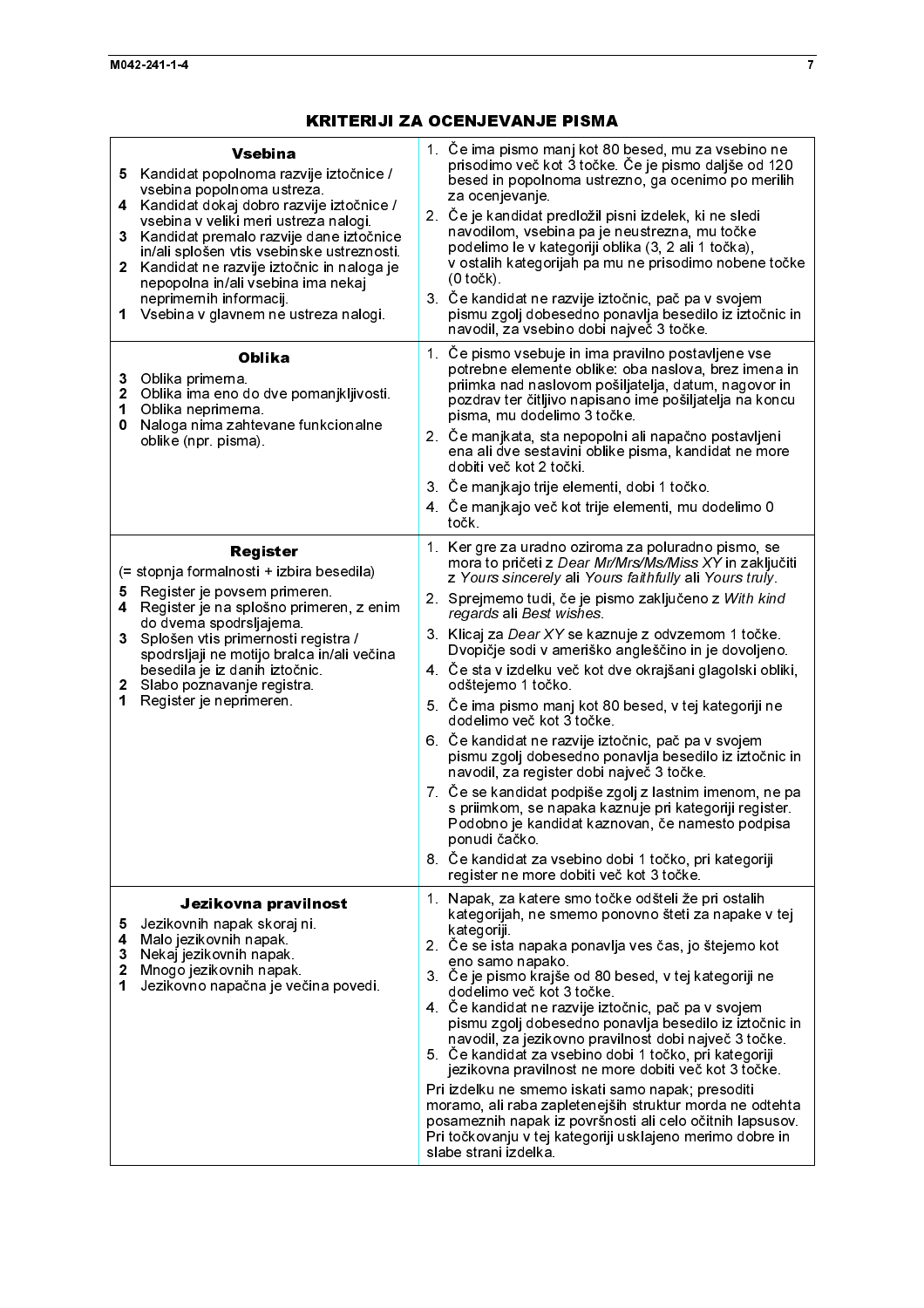| <b>Vsebina</b><br>5 Vsebina je bogato razčlenjena in<br>povsem primerna ter podprta z jasnimi<br>dokazi/primeri.<br>4 Vsebina je dobro razčlenjena in<br>primerna ter podprta z dokaj jasnimi<br>dokazi/primeri.<br>3 Vsebina se ponavlja, je dovolj primerna<br>in podprta z zelo stereotipnimi<br>dokazi/primeri.<br>2 Vsebina z nekaj neprimernimi<br>informacijami in/ali podprta z zelo<br>poenostavljenimi dokazi/primeri<br>in/ali esej je prekratek za presojo.<br>Vsebina je v glavnem neprimerna.<br>1 | 1. Če je sestavek krajši od 150 besed, mu za vsebino ne<br>prisodimo več kot 3 točke. Če je sestavek daljši od 250<br>besed in popolnoma ustrezen, ga ocenimo po merilih za<br>ocenjevanje<br>2. Če predloženi sestavek ni razpravljalni esej, a ustreza<br>naslovu (na primer zgodba, ki ilustrira problem), v<br>kategorijah vsebina in zgradba ne dodelimo več kot 3<br>točke, ostali dve kategoriji pa ocenimo po kriterijih.<br>3. Vse kategorije ocenimo z 0 točkami: a) če kandidat<br>eseja ni napisal, b) če je esej napisan s svinčnikom,<br>c) če je esej napisan na konceptnem listu, d) če je<br>esej krajši od 100 besed.<br>4. Če je kandidat popolnoma zgrešil naslov, mu<br>dodelimo v kategoriji VSEBINA 0 točk; pri vseh<br>ostalih kategorijah, tj. BESEDIŠČE, JEZIKOVNA<br>PRAVILNOST in ZGRADBA, pa ne več kot 2 točki.<br>5. Če je vsebina ocenjena z 1 točko, eseju ne dodelimo<br>več kot 3 točke v vseh ostalih kategorijah, tj.<br>BESEDIŠČE, JEZIKOVNA PRAVILNOST in<br><b>ZGRADBA</b><br>Pri odločanju o ustreznosti vsebine naslovu je treba biti<br>previden. Različni ljudje mislimo, čustvujemo in seveda<br>pišemo na različne načine. Pomembno je, da se o vsebini<br>sestavka kandidat opredeli iztočnici primerno in se te<br>opredelitve tudi drži. Če to stori, morajo ocenjevalci sprejeti<br>vsak pristop, ne glede na to, ali se z njim osebno strinjajo<br>ali ne. Osebne vrednote, ki jih izražajo kandidati, niso in ne<br>morejo biti predmet ocenjevanja. |
|------------------------------------------------------------------------------------------------------------------------------------------------------------------------------------------------------------------------------------------------------------------------------------------------------------------------------------------------------------------------------------------------------------------------------------------------------------------------------------------------------------------|----------------------------------------------------------------------------------------------------------------------------------------------------------------------------------------------------------------------------------------------------------------------------------------------------------------------------------------------------------------------------------------------------------------------------------------------------------------------------------------------------------------------------------------------------------------------------------------------------------------------------------------------------------------------------------------------------------------------------------------------------------------------------------------------------------------------------------------------------------------------------------------------------------------------------------------------------------------------------------------------------------------------------------------------------------------------------------------------------------------------------------------------------------------------------------------------------------------------------------------------------------------------------------------------------------------------------------------------------------------------------------------------------------------------------------------------------------------------------------------------------------|
| <b>Besedišče</b><br>5 Besedišče je primerno, pogosto<br>nadpovprečno bogato.<br>4 Besedišče je primerno, občasno<br>nadpovprečno bogato.<br>3<br>Besedišče je na splošno primerno,<br>opazimo posamezne napačne rabe<br>2 Omejeno besedišče<br>Nezadostno besedišče<br>1                                                                                                                                                                                                                                         | V tej kategoriji ocenjujemo raznolikost in bogastvo<br>besednega zaklada ter pravilno rabo besed v ustreznih<br>besednih zvezah.<br>1. Za isto napako ne odštevamo točk še pri kategoriji<br>jezikovna pravilnost<br>2. Če je sestavek v celoti napisan stilno neustrezno (v<br>pogovorni angleščini), mu v tej kategoriji ne dodelimo<br>več kot 3 točke<br>3. Če sta v sestavku več kot dve okrajšavi glagolskih oblik,<br>odštejemo 1 točko<br>4 2 točki dodelimo za omejeno besedišče, tj. iste besede<br>se večkrat ponovijo; pogoste so napačne rabe besed.<br>5. Če je sestavek krajši od 150 besed, mu za besedišče ne<br>dodelimo več kot 3 točke.                                                                                                                                                                                                                                                                                                                                                                                                                                                                                                                                                                                                                                                                                                                                                                                                                                              |
| Jezikovna pravilnost<br>Pogosta raba bolj zapletenih jezikovnih<br>5.<br>struktur, skoraj ni napak.<br>4 Raba bolj zapletenih jezikovnih<br>struktur, malo osnovnih napak.<br>Nekaj bolj zapletenih jezikovnih<br>3.<br>struktur, občasne osnovne napake.<br>2<br>Pogoste jezikovne napake<br>Večina povedi je jezikovno napačnih.<br>1                                                                                                                                                                          | V tej kategoriji ocenjujemo pravopis, besedotvorje ter raven<br>in pravilnost uporabljenih slovničnih struktur.<br>1. Za isto napako ne odštevamo točk še pri kategoriji<br>besedišče<br>2. Če se ista napaka večkrat ponovi, jo štejemo kot eno<br>napako.<br>3. Če je sestavek krajši od 150 besed, mu pri kategoriji<br>jezikovna pravilnost ne dodelimo več kot 3 točke.<br>Pri izdelku ne smemo iskati samo napak; presoditi moramo,<br>ali raba zapletenejših struktur morda ne odtehta<br>posameznih napak iz površnosti ali celo očitnih lapsusov.<br>Pri točkovanju v tej kategoriji usklajeno merimo dobre in<br>slabe strani izdelka                                                                                                                                                                                                                                                                                                                                                                                                                                                                                                                                                                                                                                                                                                                                                                                                                                                          |
| Zgradba/vezljivost (koherenca)<br>5 Dobra vezljivost na ravni stavka,<br>odstavka in sestavka<br>Besedilo daje vtis vezljivosti.<br>4<br>3 Očitne nepovezanosti v zgradbi in/ali<br>pomanjkljiva razčlenjenost (ni<br>odstavkov itd.).<br>Slaba vezljivost<br>2<br>1<br>Vezljivosti ni.                                                                                                                                                                                                                          | 1 <sup>1</sup><br>Če je esej napisan v enem odstavku, mu dodelimo<br>največ 3 točke<br>2. Do pomanjkljive oziroma slabe vezljivosti pride zaradi:<br>zaporedne rabe enostavnih povedi,<br>۰<br>večkratne rabe enostavčnih odstavkov,<br>nelogično povezanih odstavkov,<br>٠<br>nepovezanih misli znotraj odstavka,<br>٠<br>manjkajočega elementa zgradbe, npr. zaključka.<br>٠                                                                                                                                                                                                                                                                                                                                                                                                                                                                                                                                                                                                                                                                                                                                                                                                                                                                                                                                                                                                                                                                                                                           |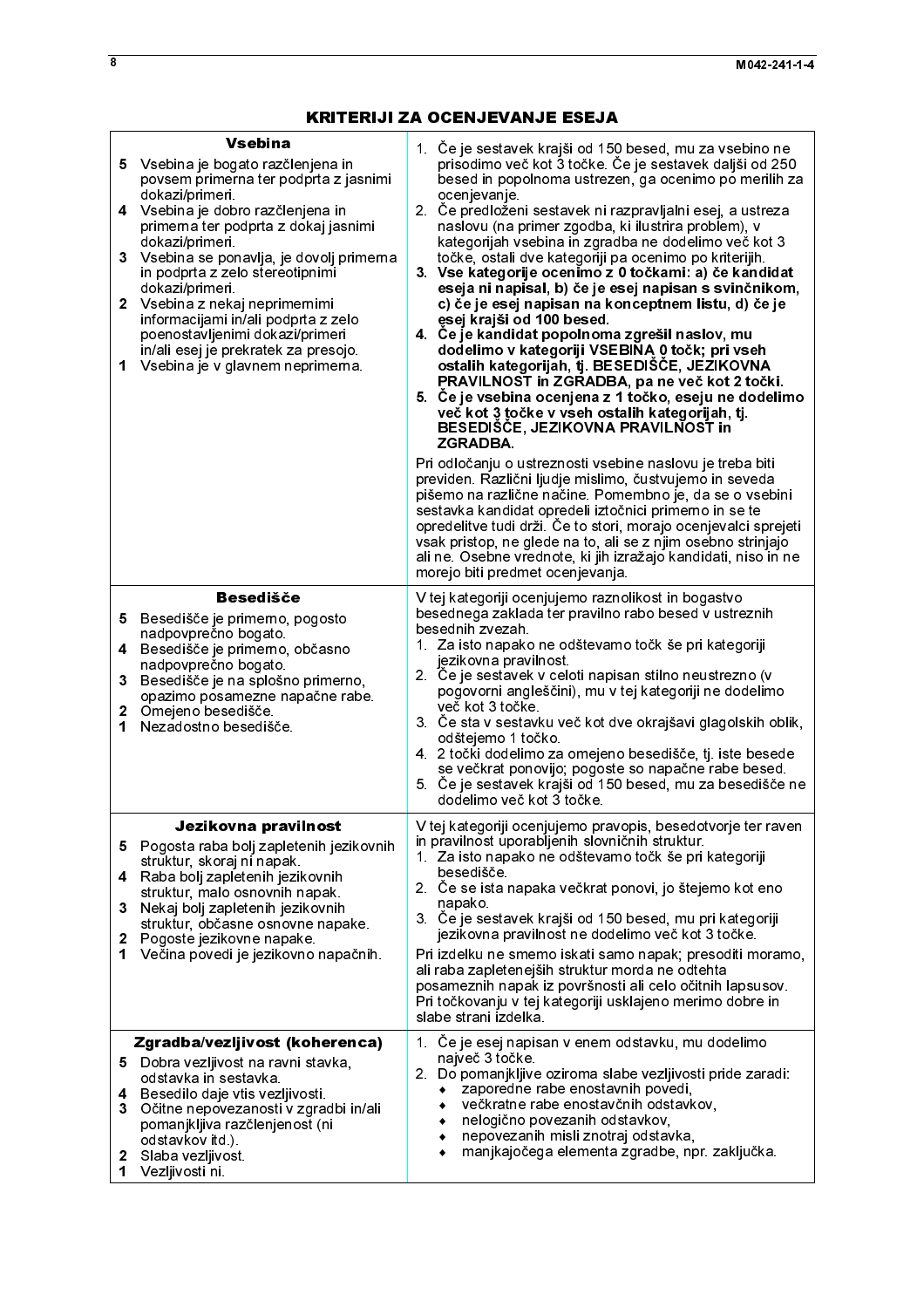## DALJŠI PISNI SESTAVEK NA TEMO IZ KNJIŽEVNOSTI

Guidelines for external examiners – higher level to be used in conjunction with the assessment criteria for higher level Task B.

### Discuss Eliza's attitude to Colonel Pickering.

#### Content

The answer should mostly/exclusively deal with Eliza's attitude to Colonel Pickering, i.e. not discuss or describe the play or Bernard Shaw. Various descriptions and evaluations of Eliza's attitude to Colonel Pickering are possible and, accordingly, acceptable as answers, since the candidates will reach different opinions about and evaluations of Eliza's attitude to Colonel Pickering depending on their own views of human relations, what is appropriate and likely, and their understanding of the text. The answer is acceptable as long as it deals with Eliza's attitude to Colonel Pickering and is in accordance with the text, i.e. does not include evidence or statements out of keeping with the text.

#### A general overview of possible/likely answers

The descriptions of Eliza's attitude to Colonel Pickering are likely to refer to various segments of the text in which they meet. They may differ depending on whether the candidate has only read the text (and imagined the situations) or, possibly, has only seen the play. Whatever elements and opinions concerning her attitude are acceptable. The candidates are likely to form different opinions of Eliza's attitude to Colonel Pickering because of their different views and evaluations of both characters. The following page references are to the Longman edition.

#### Act 1

When Colonel Pickering first comes (introduced as THE GENTLEMAN), Eliza addresses him as 'Captain' and wants to sell a flower to him (p. 10), he gives her 'three hapence'. Later on, she asks him to protect her against the note taker i.e. Higgins. (p. 12)

### Act 2

p. 26. Eliza sees that Pickering defends her, saying that the handkerchief must be regarded as her property. She is very happy and thanks Pickering when he offers to pay for the lessons.

On page 29 she again asks Pickering to protect her (Oh, sir: you're a gentleman: don't let him speak to me like that.) and Pickering asks Higgins to consider her feelings. Later on (p. 31) he addresses her Miss Doolittle and Eliza is 'overwhelmed'. When later on (p. 48) he addresses her as Eliza, she asks him: '…Ain't you going to call me Miss Doolittle any more?' and he corrects himself immediately calling her Miss Doolittle. In the process of her learning, Pickering praises her (Good. Splendid, Miss Doolittle. P. 50) and comforts her.

(In the added section Pickering is her escort and encourages her pp. 67–71.)

#### Act 4

Pickering sees Eliza's success (p. 73: But you've won your bet, Higgins. Eliza did the trick, and something to spare, eh?) but pays no special attention to her. Eliza is primarily angry with Higgins, but Pickering is of little help in this crucial situation.

## Act 5

pp. 92–93: Eliza shows full awareness of the importance of Pickering's presence and kindness to her in her education: her being addressed as Miss Doolittle, his showing what he felt about her, his treating her as a lady, not a flower girl.

p. 94: Eliza asks Colonel Pickering to call her Eliza, whereas Higgins should address her Miss Doolittle. She is willing to follow his advice to be kind to her father and his future wife, but does not want to go back to Wimpole Street.

Guidelines for external examiners – higher level to be used in conjunction with the assessment criteria for higher level Task B.